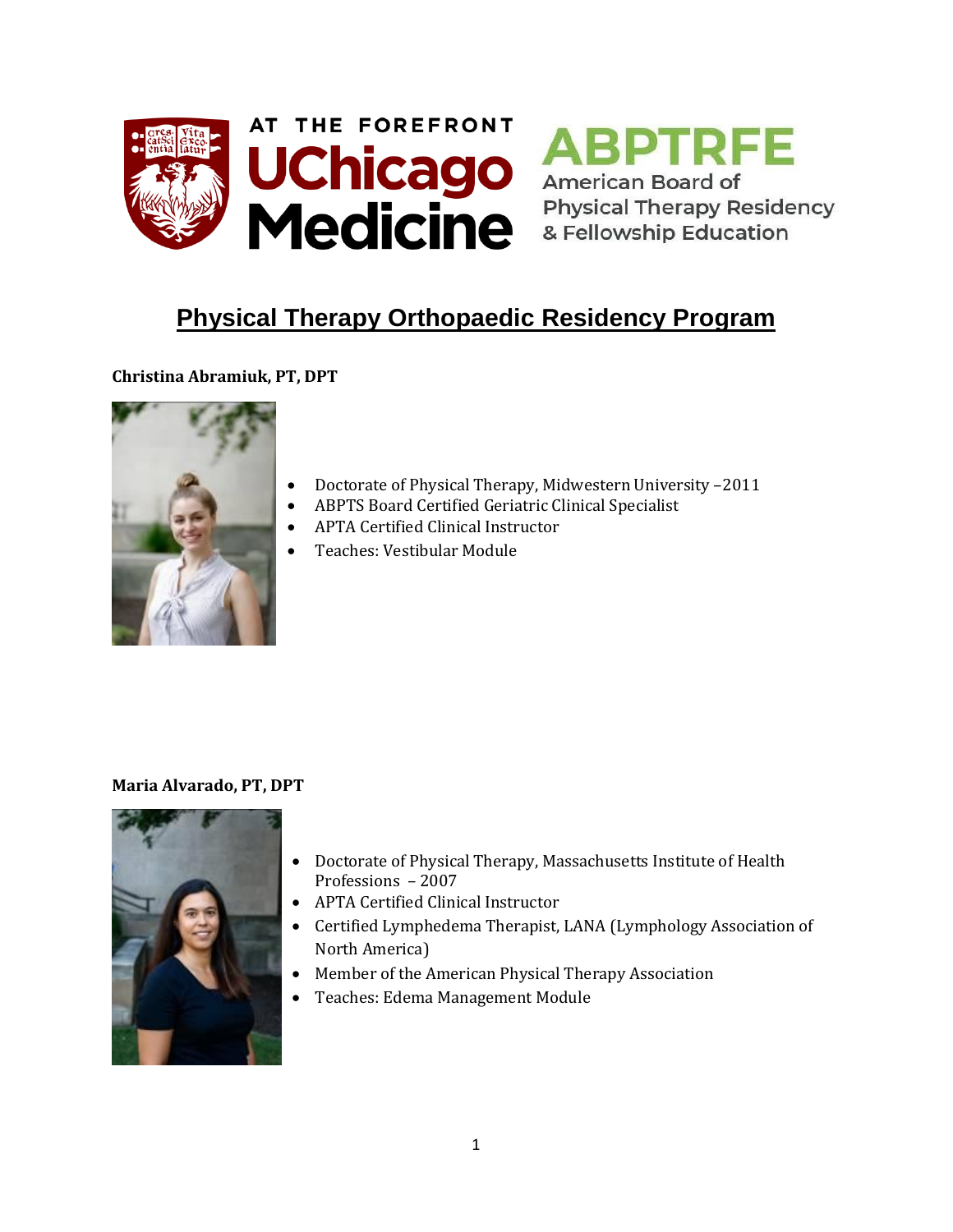#### **Manasi Bohra, PT, MS**



- Master of Science Degree in Physical Therapy, University of Illinois at Chicago – 2006
- Bachelor in Physical Therapy, King Edward Memorial Hospital, India– 2003
- Fellowship trained at the University of Chicago Orthopedic Manual Physical Therapy Fellowship
- Fellow of the American Academy of Orthopedic Manual Physical **Therapists**
- ABPTS Board Certified Orthopedic Clinical Specialist
- APTA Certified Clinical Instructor
- Faculty member for the University of Chicago Physical Therapy Orthopedic Residency and Fellowship Program
- Member of the American Physical Therapy Association
- Teaches: Research, Shoulder

## **Sean Clancy, OTD, OTR/L**



- Bachelors of Occupational Therapy, Eastern Michigan University 2001
- Doctorate in Occupational Therapy, Rocky Mountain University of Health – 2015
- Fellowship trained through HealthSouth and Texas Woman's University Hand Therapy Fellowship, Houston, Texas
- Board Certified Hand Therapist
- Faculty member for University of Chicago Physical Therapy Orthopedic Residency and Occupational Therapy Acute Care Fellowship
- Member of American Occupational Therapy Association, American Society of Hand Therapists, and Chicago Metropolitan Hand Study Organization
- Teaches: Elbow, Wrist, and Hand Module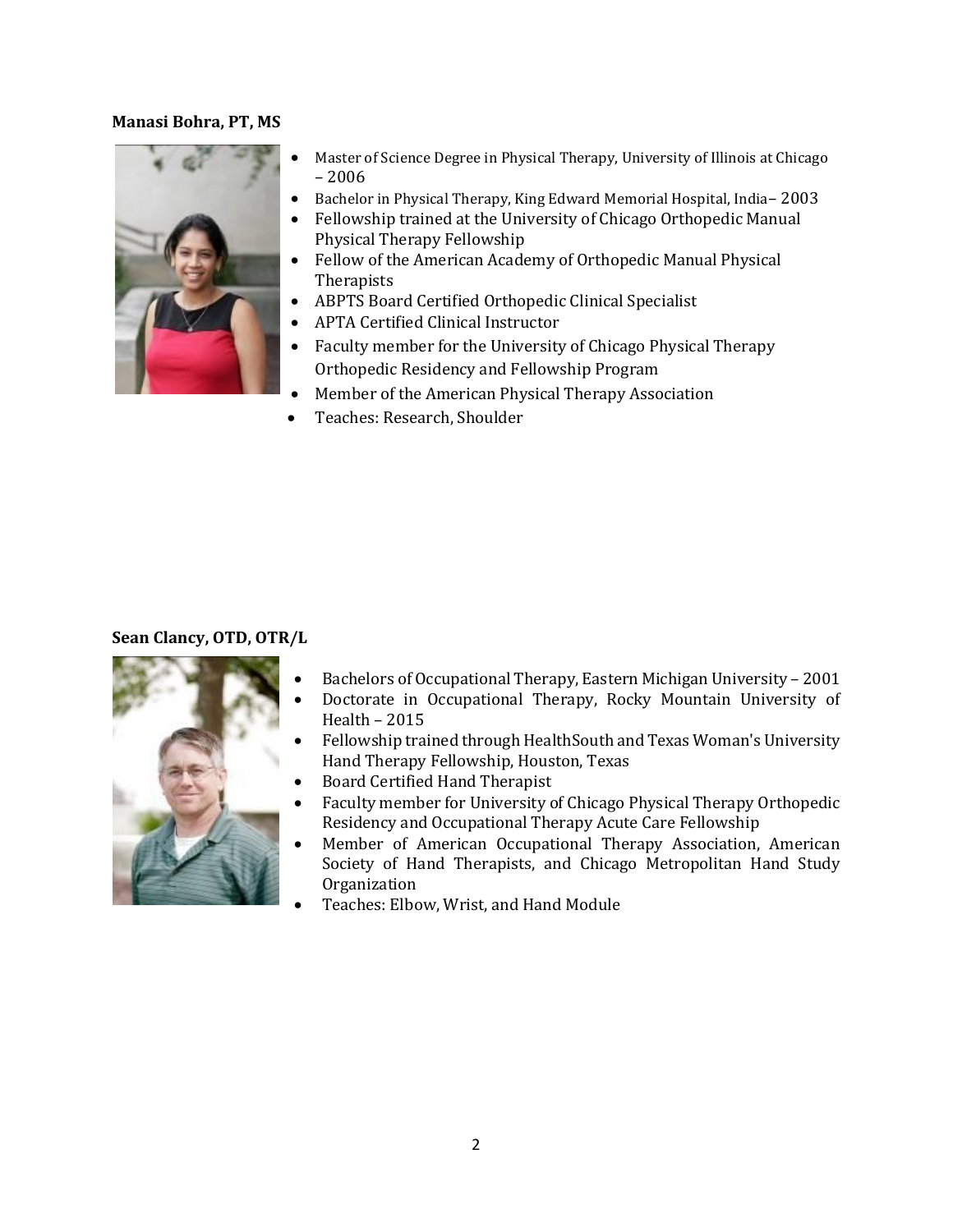#### **Roy Horton, PT, DPT**



- Doctorate of Physical Therapy, Midwestern University 2017
- Residency trained through the University of Chicago Physical Therapy Orthopedic Residency
- Fellowship trained at the University of Chicago Orthopedic Manual Physical Therapy Fellowship
- Fellow of the American Academy of Orthopedic Manual Physical **Therapists**
- ABPTS Board Certified Orthopedic Clinical Specialist
- APTA Certified Clinical Instructor
- Faculty member for the University of Chicago Physical Therapy Orthopedic Residency and Fellowship Program
- Adjunct Faculty at Midwestern University
- Member of the American Physical Therapy Association Orthopedic Section, and American Academy of Orthopedic Manual Physical Therapists
- Teaches: Tempomandibular Joint and Foot/Ankle Modules

## **Jennifer Gilbertson, PT, DPT, MHS**



- Doctorate of Physical Therapy, Arcadia University 2016
- Masters of Health Sciences degree in Physical Therapy, Krannert School of Physical Therapy in Indianapolis –1995
- Bachelor of Science Degree in Physical Therapy, Northwestern University –1987
- Bachelor of Arts Degree, Southern Illinois University 1986
- ABPTS Board Certified Orthopedic Clinical Specialist
- Faculty member for the University of Chicago Physical Therapy Orthopedic Residency Program
- Member of the American Physical Therapy Association Orthopedic Section
- Teaches: Clinical Reasoning and Essentials of Examination, and Sacroiliac Joint Modules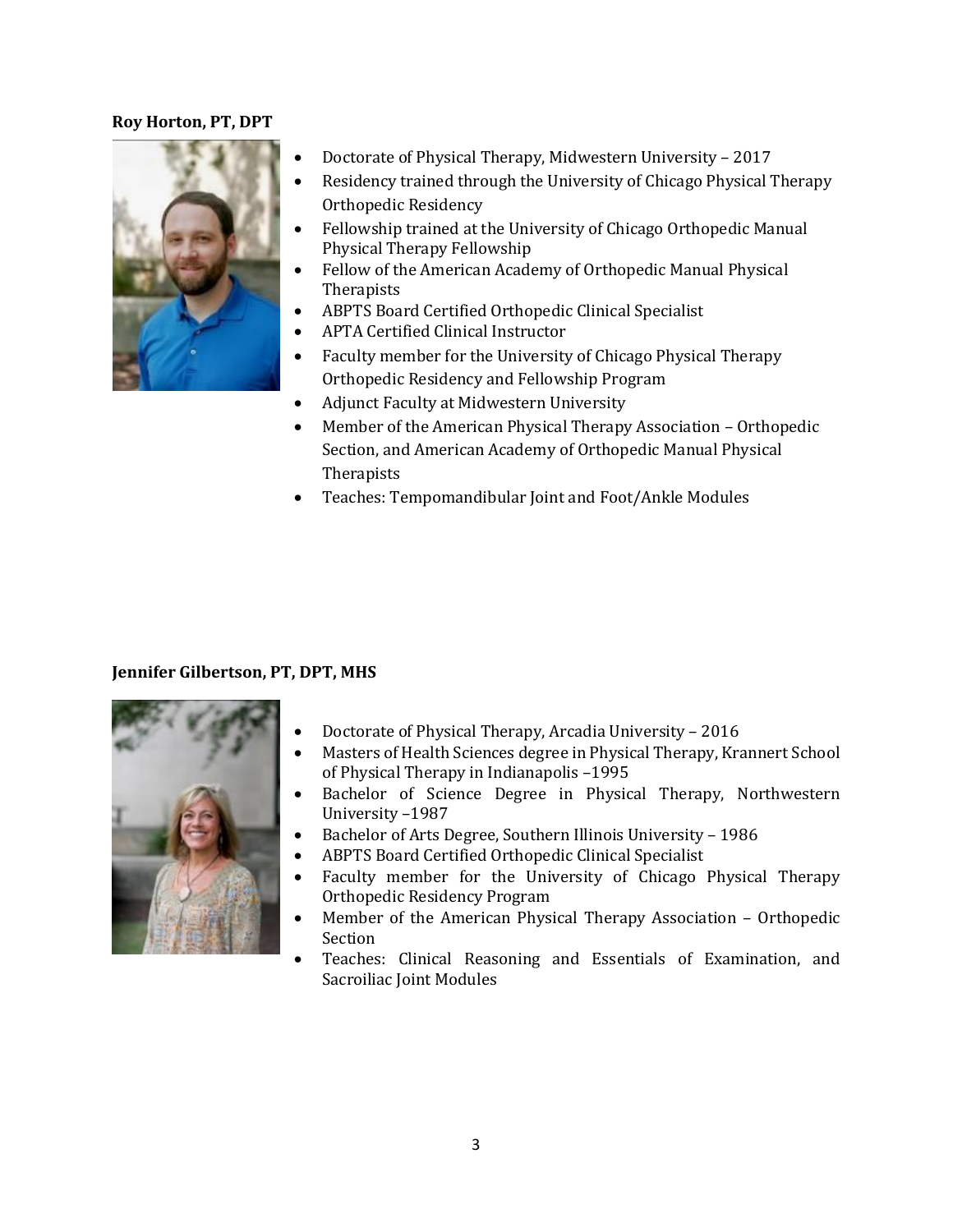#### **Beth Kalush, PT, DPT**



- Doctorate of Physical Therapy Degree, Midwestern University –2009
- Residency trained through the University of Chicago Physical Therapy Orthopedic Residency
- ABPTS Board Certified Orthopedic Clinical Specialist
- APTA Certified Clinical Instructor
- Faculty member for the University of Chicago Physical Therapy Orthopedic Residency Program
- Member of the American Physical Therapy Association Orthopedic Section
- Teaches: Knee Module

#### **Sarah Macaraeg, PT, DPT**



- Doctorate of Physical Therapy, Saint Louis University 2012
- Residency trained through the University of Chicago Physical Therapy Orthopedic Residency
- Fellowship trained at the University of Chicago Orthopedic Manual Physical Therapy Fellowship
- Fellow of the American Academy of Orthopedic Manual Physical **Therapists**
- ABPTS Board Certified Orthopedic Clinical Specialist and Women's Health Clinical Specialist
- Certified Integrative Dry Needling
- Certificate of Achievement in Pelvic Physical Therapy
- APTA Certified Clinical Instructor
- Faculty member for the University of Chicago Physical Therapy Orthopedic Residency and Fellowship Program
- Member of the American Physical Therapy Association Orthopedic Section and Pelvic Health, and American Academy of Orthopedic Manual Physical Therapists
- Teaches: Lumbar Spine and Pelvic Floor Modules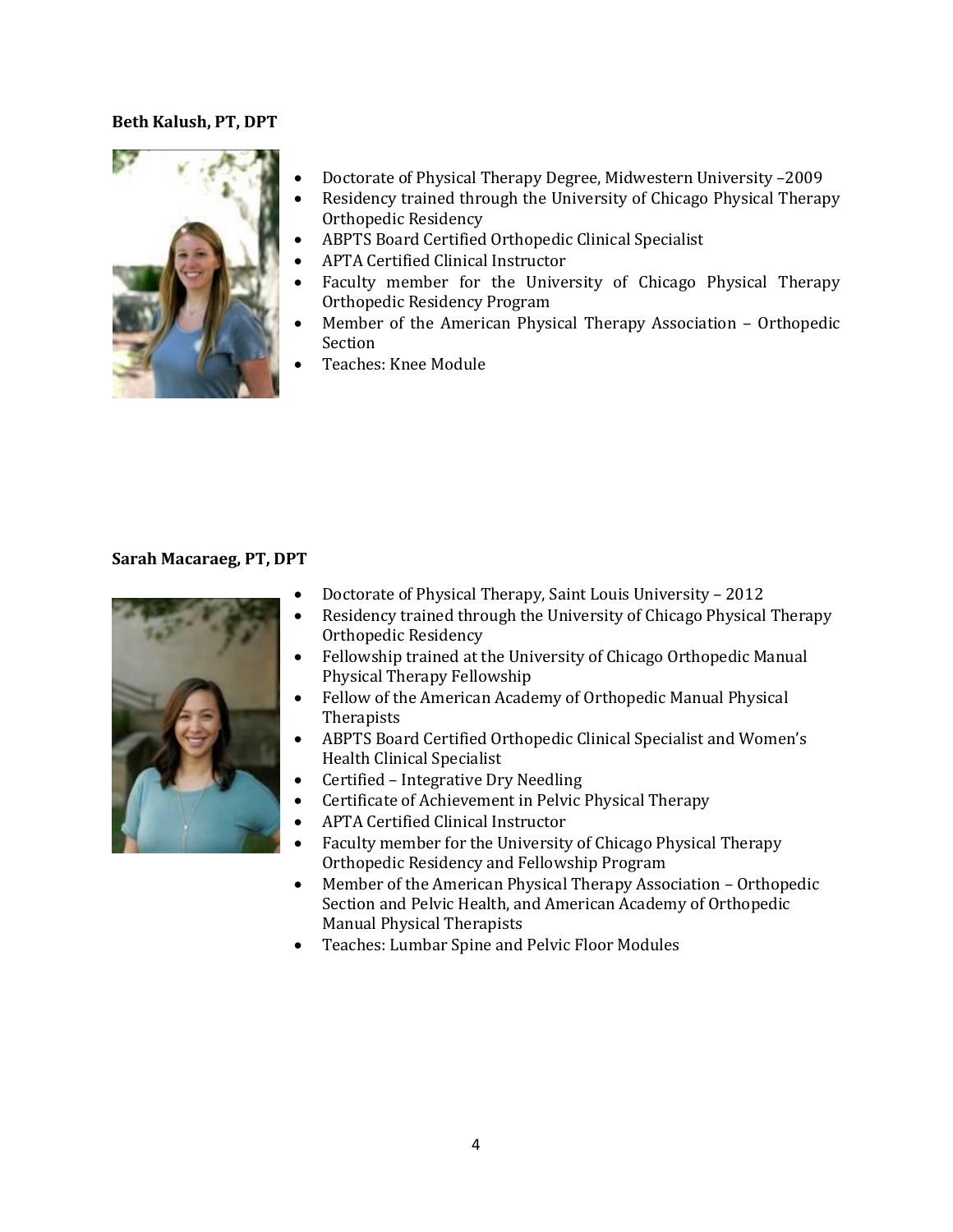## **Michael Maninang, PT, DPT, MHS, MBA – Residency Program Coordinator**



- Bachelor degree in Physical Therapy, Cebu Doctors' University in the Philippines – 1989
- Master of Health Science, University of Indianapolis 1998
- Doctor of Physical Therapy, Boston University 2008
- Master of Business Administration, Walden University 2011
- Fellowship and Residency trained through the Institute of Advanced Orthopedic Manual Physical Therapy Ola Grimsby
- Fellow of the American Academy of Orthopedic Manual Physical **Therapists**
- ABPTS Board Certified Orthopedic Clinical Specialist
- American Academy of Manipulative Therapy Certified Spinal Manipulative Therapist
- American Academy of Manipulative Therapy Certified Dry Needling Specialist
- APTA Certified Clinical Instructor
- Program Coordinator and Faculty of the University of Chicago Medicine Orthopedic Manual Physical Therapy Fellowship Program and the University of Chicago Physical Therapy Orthopedic Residency Program
- Member of the American Physical Therapy Association, and American Academy of Orthopedic Manual Physical Therapists
- Teaches: Cervical Spine Module

## **Courtney Mueller, PT, DPT**



- Doctorate of Physical Therapy, Saint Louis University 2018
- Residency Trained at the University of Chicago Physical Therapy Orthopedic Residency
- Fellowship trained at the University of Chicago Orthopedic Manual Physical Therapy Fellowship
- Fellow of the American Academy of Orthopedic Manual Physical **Therapists**
- ABPTS Board Certified Orthopedic Clinical Specialist
- APTA Certified Clinical Instructor
- Faculty member for the University of Chicago Physical Therapy Orthopedic Residency Program
- Member of the American Physical Therapy Association Orthopedic Section and American Academy of Orthopedic Manual Physical Therapists
- Teaches: Gait Module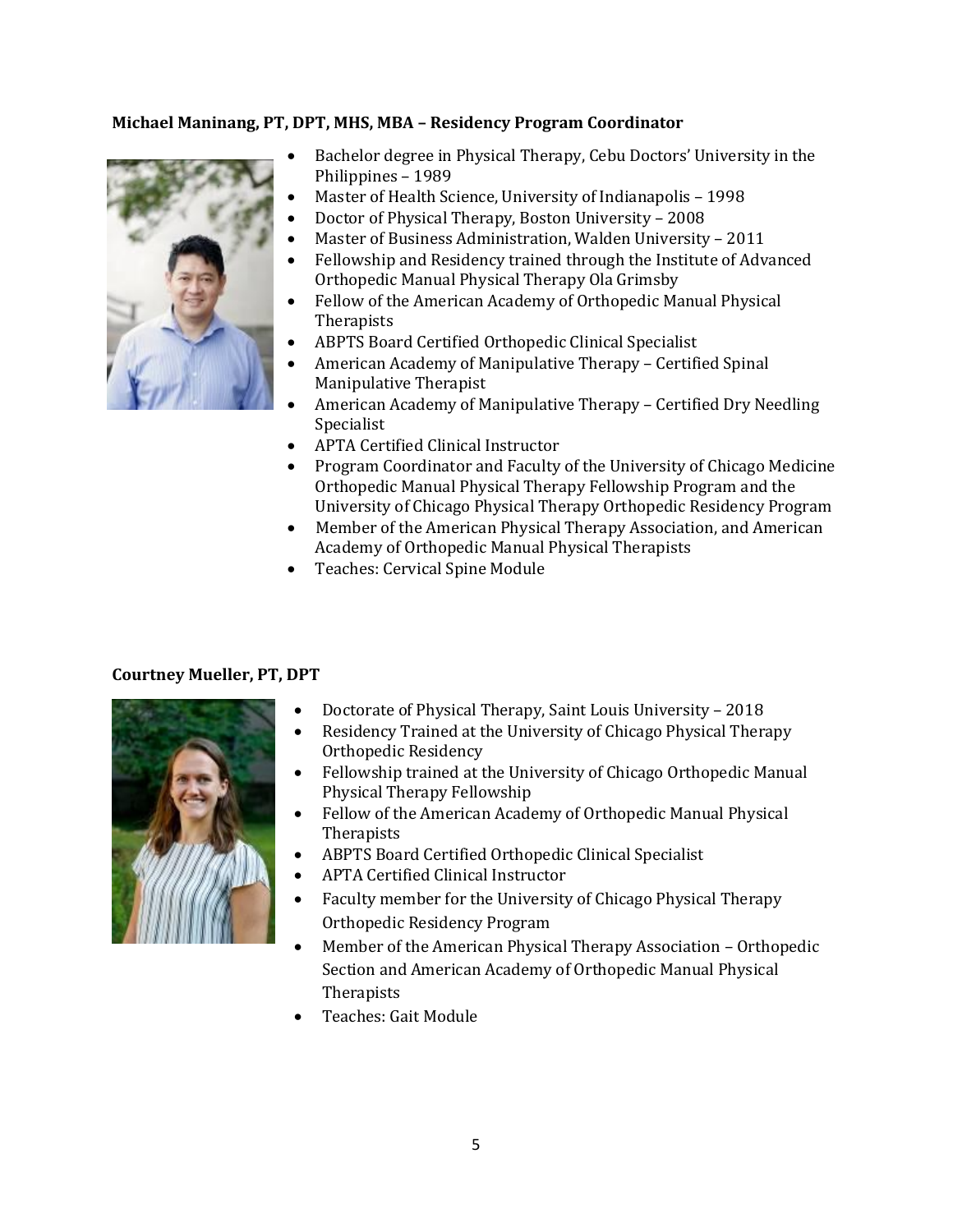## **Lindsey Plass, PT, DPT**



- Doctorate of Physical Therapy, Northwestern University 2012
- Residency trained through the Johns Hopkins Hospital and George Washington University Orthopedic Physical Therapy Residency
- Fellowship trained at the University of Chicago Orthopedic Manual Physical Therapy Fellowship
- Fellow of the American Academy of Orthopedic Manual Physical Therapists
- ABPTS Board Certified Orthopedic Clinical Specialist
- APTA Certified Clinical Instructor
- Faculty member for the University of Chicago Physical Therapy Orthopedic Residency and Fellowship Program
- Member of the American Physical Therapy Association Orthopedic Section, and American Academy of Orthopedic Manual Physical **Therapists**
- Member of the Board of Directors at Northwestern University Department of Physical Therapy and Human Movement Sciences
- Teaches: Hip Module

## **Zach Stapleton, PT, DPT**



- Doctorate of Physical Therapy, Carroll University 2016
- Residency trained through the University of Chicago Physical Therapy Orthopedics Residency
- Fellowship trained at the University of Chicago Orthopedic Manual Physical Therapy Fellowship
- Fellow of the American Academy of Orthopedic Manual Physical Therapists
- ABPTS Board Certified Orthopedic Clinical Specialist
- APTA Credential Clinical Instructor
- Faculty member for the University of Chicago Physical Therapy Orthopedic Residency Program
- Member of the American Physical Therapy Association Orthopedic Section, Midwest Pain Society, and American Academy of Orthopedic Manual Therapy Physical Therapists
- Teaches: Chronic Pain, Regenerative Medicine/Genetics, Radiology, and Rheumatology Modules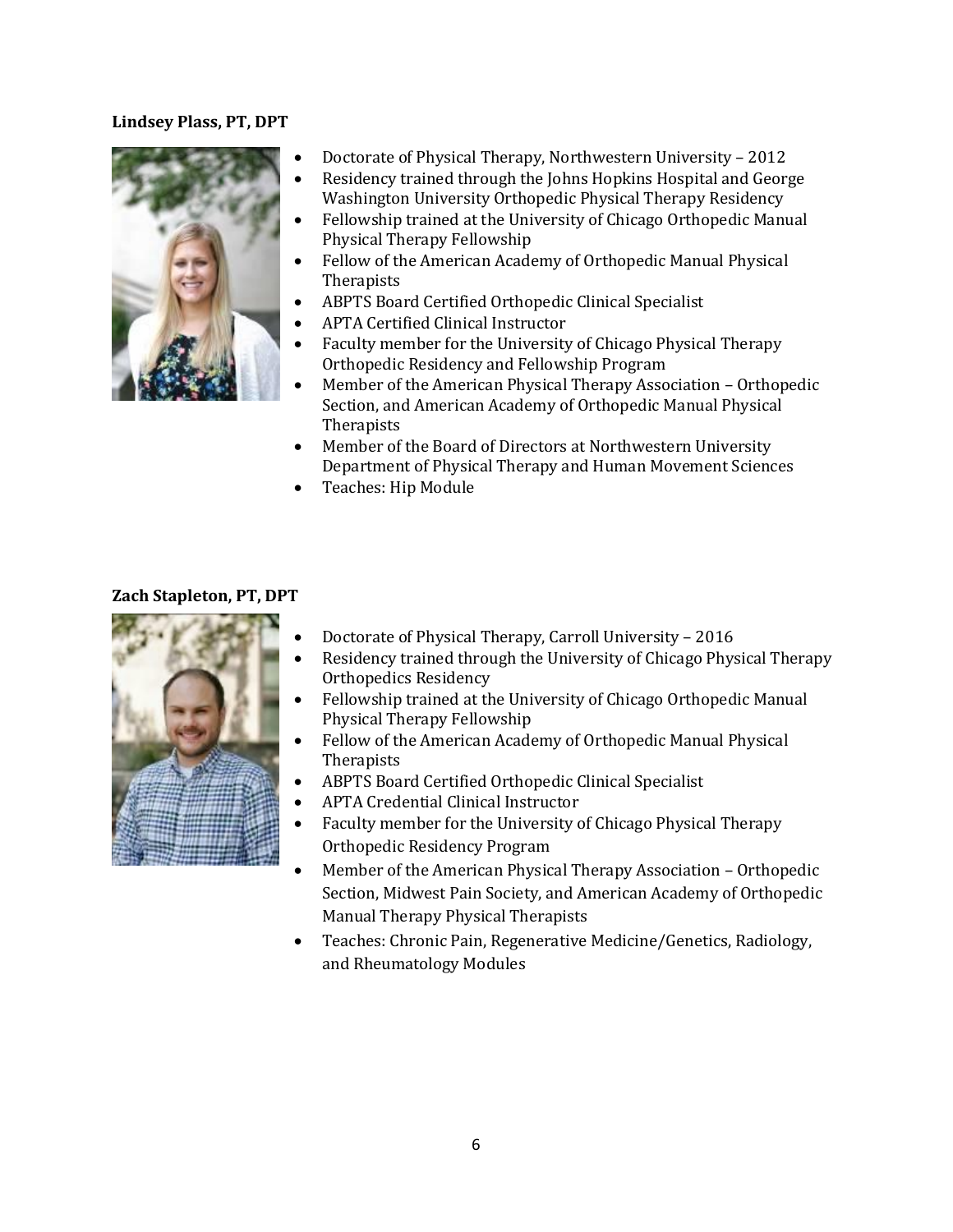#### **Megan Stulberg, PT, DPT**



- Doctorate of Physical Therapy, University of Illinois at Chicago 2008
- ABPTS Board Certified Cardiopulmonary Clinical Specialist
- APTA Credentialed Clinical Instructor
- Faculty member for the University of Chicago Physical Therapy Orthopedic Residency and Fellowship Programs
- Member of the American Physical Therapy Association Section of Acute Care and Cardiopulmonary, and member of the American Association of Cardiovascular and Pulmonary Rehabilitation
- Teaches: Cardiopulmonary Module

## **Russ Thompson, OTR/L**



- Masters of Occupational Therapy Governors States University-2012
- Board Certified Hand Therapist
- Member of the Illinois Occupational Therapy Association, Hand Therapy Certification Commission, President – Chicago Metro Hand Study Organization (CMHS)
- Teaches: Elbow, Wrist, and Hand Module